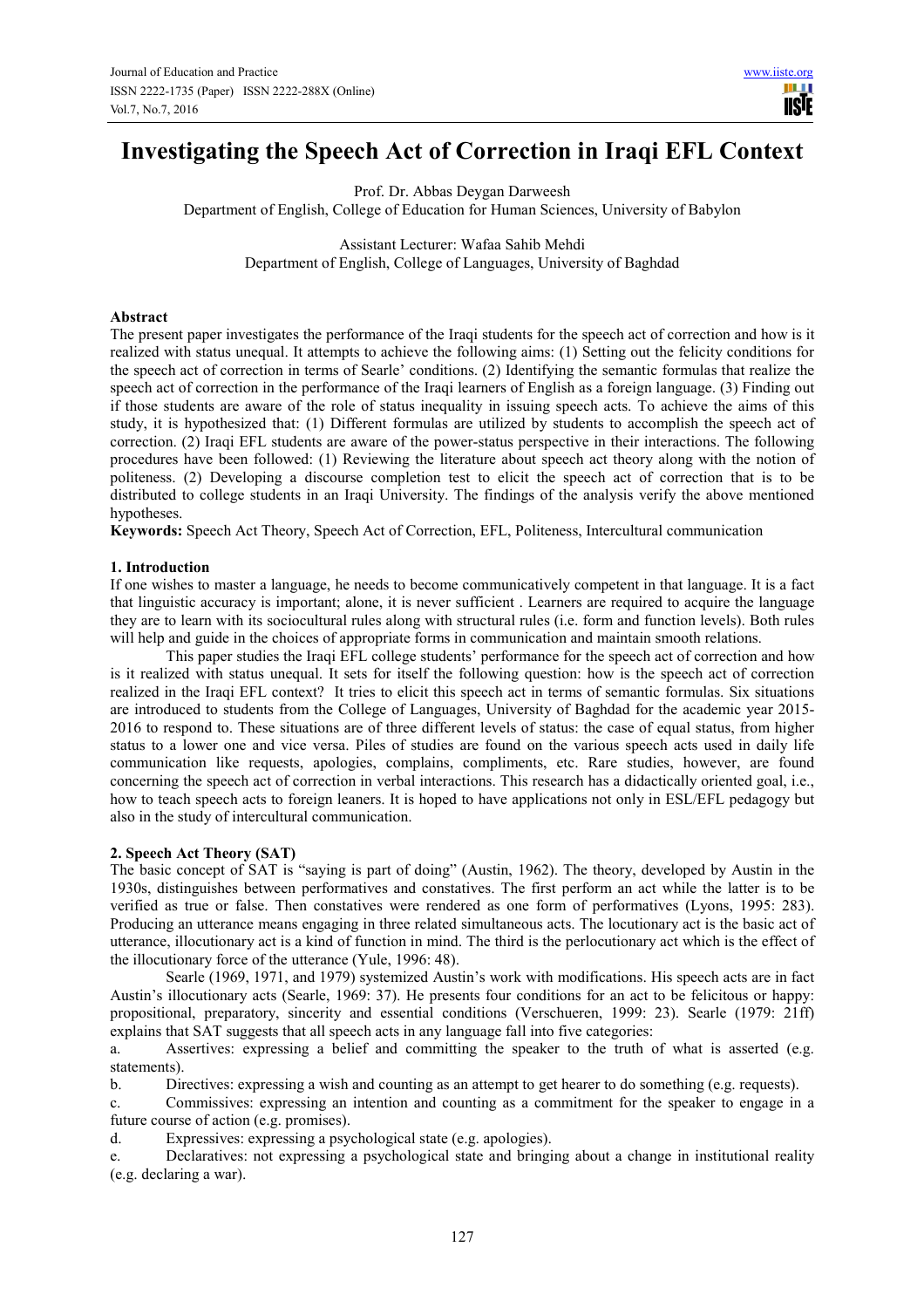The criteria which have to be satisfied for a speech act to be happy or successful are known as felicity conditions (Crystal, 2003: 427). Illocutionary acts might be expressed via a particular sentence-type which is usually associated with it (Searle, 1979: 30). There is an easily realized relationship between the structural forms of declaratives, interrogatives and imperatives and the three communicative functions of statements, questions and commands or requests respectively (Yule, 1996: 55). Thus, the direct relationship between a structure and a function will result in a direct speech act. There is a match between the interrogative sentence type in English and the act of questioning (Saeed, 1997: 214). "Pass me the salt" is an imperative that is used to express a request. When the relation is indirect, we have indirect speech acts. "Could you call me a taxi?" is a question that functions as a request not to ask about one's ability to call a taxi (Verschueren, 1999: 25; Geis, 1995: 123).

Searle (1979: 32) expounds that in indirect speech acts, speakers communicate more than they actually say. They rely on mutual shared knowledge, background information and the general powers of rationality and inference of their interlocutors (Mey, 1993: 142). It is assumed that most usages are indirect. The speech act of requesting is rarely performed by an imperative in English. It is carried out indirectly (Hung, 2007: 111). According to Blum-Kulka (1987: 131), direct strategies can be perceived as impolite because they indicate a lack of concern with face, and nonconventional indirect strategies (hints) can be perceived as impolite because they indicate a lack of concern for pragmatic clarity.

## **3. Politeness**

One reason why people resort to use indirect speech acts is associated with politeness (Leech, 1983: 79). They are commonly regarded to be more polite than their direct counterparts. Moreover, the more indirect a speech act, the more polite (Hung, 2007: 115). There is an extensive literature on politeness and its different theoretical models as Lakoff's rules (1973), Leech's conversational maxims (1983), Fraser's conversational contract (1990), among others, as Eelen (2001: 2) clarifies. The model that is most influential and of direct concern to this study is that of Brown and Levinson (1978, 1987). As such, it is discussed below**.** 

# **3.1 Brown and Levinson's (1987) Model**

Brown and Levinson see politeness in terms of conflict avoidance. Their main conception, however, is the concept of face which is the public image every member wants to claim. It has two opposing "wants": negative face (the desire to be unimpeded by others) and positive face (the want to be desirable to others) (Brown and Levinson, 1987: 66). The model claims that positive and negative face exist universally in human culture.

Politeness can be defined as "the means employed to show awareness of another person's face" (Yule, 1996: 60). If a speaker utters something that is considered as a threat to another person's expectations regarding self- image, it is counted as Face Threatening Acts (FTA) (ibid.: 61). FTAs are usually acts that inherently damages the face of the addressee or the speaker. Given the fact that some actions might be interpreted as a threat of another's face, the speaker can minimize or lessen this possible threat. These are called Face Saving Acts (ibid.).

Eelen (2001: 4) contemplates "The amount and kind of politeness that is applied to a certain speech act is determined by the 'weightiness' of the latter". This is calculated by speakers from three social variables: power (the perceived power difference between hearer and speaker), distance (the social distance between them) and rank (the cultural ranking of the speech act or how threatening it is perceived to be within a specific culture).

Brown and Levinson (1987: 60) suggest a set of five possibilities which are available to the speaker. These strategies range from doing the FTA to avoiding doing it. They are numbered according to the increasing weightiness of the FTA resulting in the selection of strategies with decreasing perceived threat to face. In cases where the speech act has little weightiness, it can be produced baldly on record, with no redressive action. Figure (1) below shows these strategies. The scale on the left represents the degree to which these strategies are facethreatening to the addressee.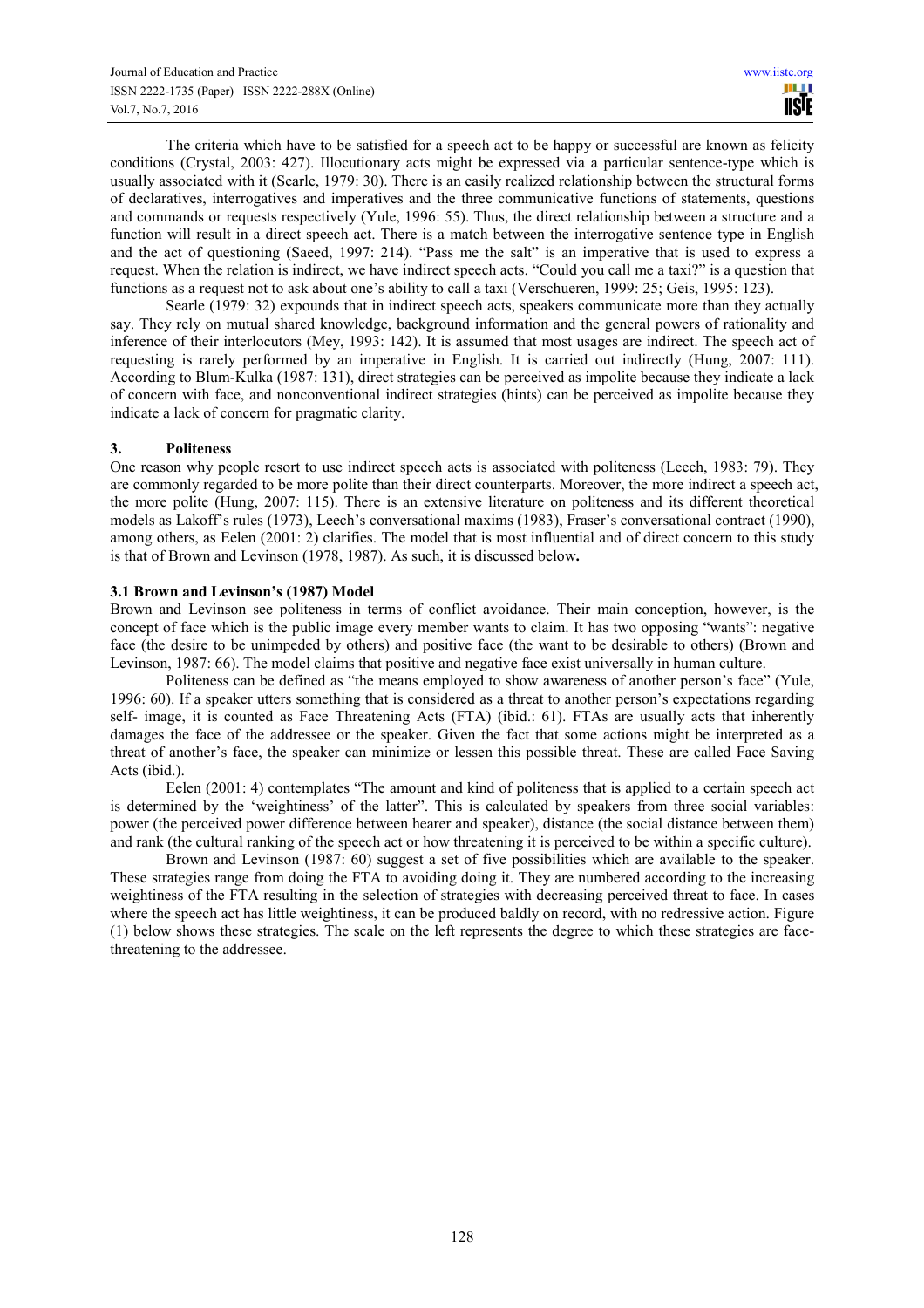



Politeness is best expressed as the practical application of good manners. It is a culturally defined phenomenon and what is considered polite in one culture might be impolite or rude in another.

## **4. The Speech Act of Correction**

According to Merriam Webster Learner's Dictionary, correction is "the act of making something (such as an error or a bad condition) accurate or better : the act of correcting something". Longman Dictionary of Contemporary English defines correction as "an act used to say that what you have just said is wrong and you want to change it". We agreed previously that a speech act is an utterance that serves a function in communication (e.g., apology, request or greeting, etc.). The speech act of correction notifies the speaker that he has said something wrong or incorrect. This expressive speech act is obviously a FTA in that it effects the speaker's negative face by telling him that what he has just said or mentioned is erroneous and that correction is needed to change his information. It is assumed basically that the speaker has no idea about what is correct; otherwise, he would not have uttered it. At the same time, this act represents a threat to the hearer as he needs enough courage and motives to initiate the corrective act towards his interlocutor. However, the speaker may opt to remain silent and let the error goes uncorrected.

Every speech act has its own felicity conditions, if it is to be performed successfully. To set the felicity conditions of the speech act of correction, Searle's (1979) conditions are applied as follows:

- 1. Preparatory conditions: hearer realizes that speaker's utterance is erroneous. Hearer is sure of that and he knows the correct information.
- 2. Sincerity conditions: hearer feels he has the ability to correct the error of speaker and it is part of his desire, responsibility, duty or obligation to do so.
- 3. Essential conditions: hearer wants to change speaker's erroneous utterance.

To know how to deal with a speaker's error is of paramount importance. The kind of the relationship holding between speaker and hearer has a crucial role: whether the two interlocutors has the same status or higher to lower and vice versa. Lots of studies are available on the kind of correction or corrective feedback that is found in classroom interaction, for instance. One important role of teacher inside the classroom is giving corrections to students' erroneous responses. Different kinds of corrective feedback are distinguished as Panova and Lyster (2002), Lyster and Ranta (1997) amongest many others. Although they seem as a must and completely rightly justified, these corrective feedbacks should be delivered cautiously. Teachers need to think deeply when they correct learners in order not to make them feel "absolutely stupid" and to maintain rapport (Pishghadam and Kermanshahi, 2011: 343). Some studies find that teachers prefer indirect correction (Ellis et al., 2001). In fact, this is only one legitimate case of giving corrections to others. It is within the institutionalized context of teacher- student interaction. However, different other situations might entail some corrections, as this study assumes.

In other daily life communication, corrections should be given carefully to pursue the rules of politeness and maintain rapport. One does not want to find himself mistaken or saying something erroneous. This threatens his face's needs. Therefore, the speech act of correction is a FTA for hearer and speaker alike. The first needs enough courage to talk and the latter needs to accept and admit his incorrectness. As such, what are the strategies employed by interlocutors to perform such an act?

Takahashi and Beebe (1993) examine American and Japanese performance of the speech act of correction with unequal power status. Their research gives a model for the study of this speech act. They distinguish the use of positive remarks, softeners, and other similar formulas as means to lessen the FTA and to make communication smoother, reduce friction and keep rapport (Takahashi and Beebe, 1993: 139). They analyse each "speech act as consisting of a sequence of semantic formulas" (ibid.: 138). They state that positive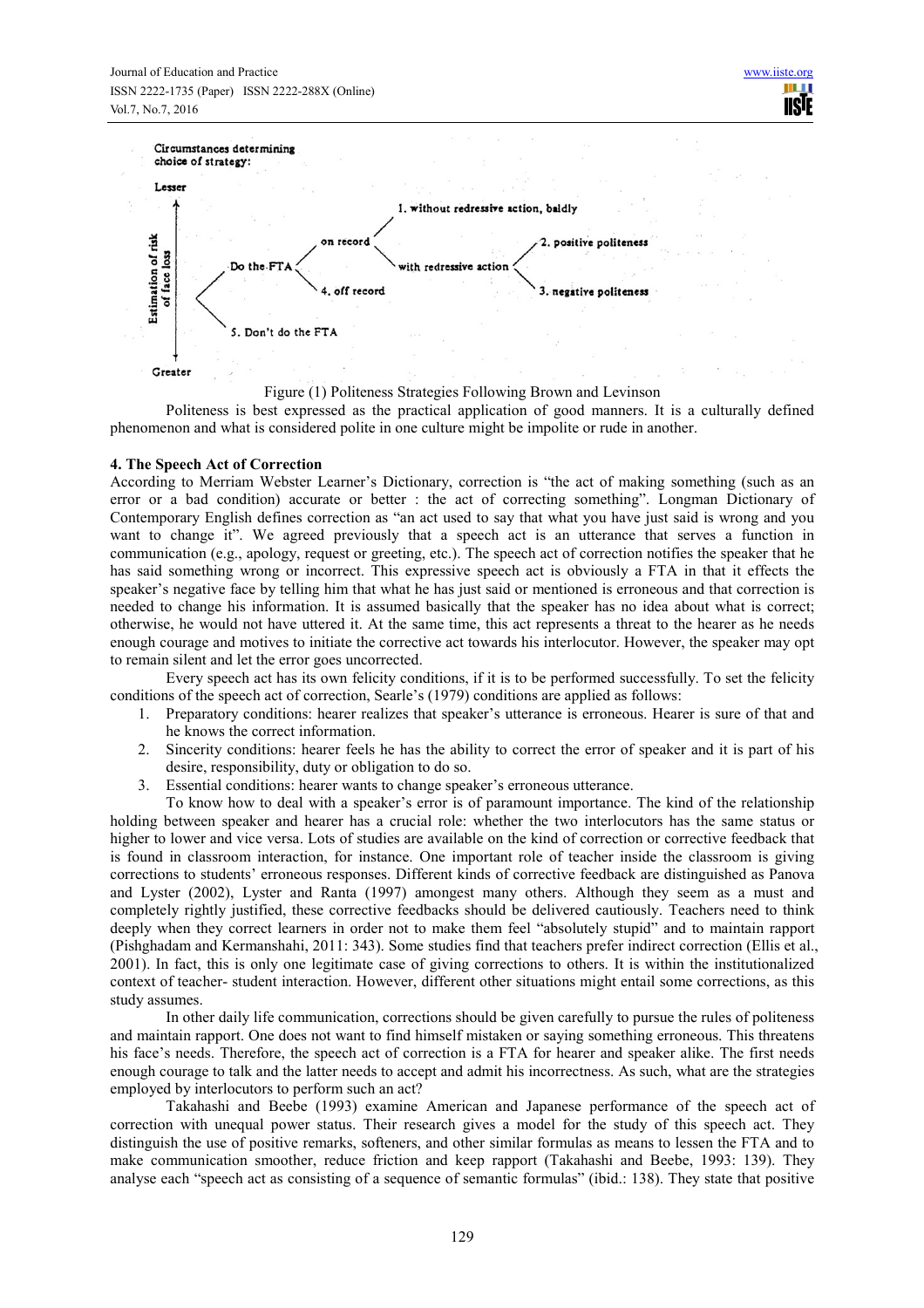remarks include praise, compliments and positive evolution. A positive remark is "a preceding adjunct which is phrasal and separate from the main body" (e.g. it was a good presentation, but…). Softeners, on the other hand, are "down toning devices integrated in the main body of speech acts. They are subcategorized into three groups:

- 1. Softeners (e.g. I think, I believe, you may have…)
- 2. Questions (e.g. Did you say…? , Do you mean ….?)
- 3. Expressions to lighten the gravity of the mistake or to defend the interlocutor (e.g. you made one small error…)

By specifying these semantic formulas, one can find the different realizations of the speech act under study. Accordingly, positive remarks and softeners are important politeness strategies manipulated by error correctors. They are necessary prefixes to FTA in English ( ibid.: 141). It is worth mention that Takahashi and Beebe's study selected only two different power of relations, higher to lower and lower to higher and it compared American and Japanese in these situations. They came up with conclusions that the two societies are different in performance of this speech act.

## **5. Teaching Pragmatic Competence**

To communicate appropriately in a target language, pragmatic competence in that language must be reasonably well developed. However, L2 learners often show an imbalance in grammatical and pragmatic competence as the latter often lags behind the first. Pragmatic consciousness in L2 should be given importance to help learners distinguish between what is and is not appropriate in given contexts (Eslami and Rasekh, 2008: 178).

Accordingly, there is a need for L2 instruction to focus on pragmatics of the language being learned. Researchers point out the positive impact of instruction aimed at raising learners' pragmatic awareness in order to avoid cases of pragmatic failure and in order not to hinder communication (Olshtain and Cohen, 1991: 154). Textbooks, teachers and training programs are required to pay more attention to pragmatic aspects in L2 language. While most studies have focused on the production of the target pragmatic features or their use in interaction, instruction aimed at improving learners' pragmatic comprehension has received far less attention (Eslami and Rasekh, 2008: 179).

One important issue that should be dealt with in L2 classroom is how to use speech acts, especially those that represent a threat to the interlocutors. FTAs have received much attention because when used improperly cross- culturally, they might cause and lead to a pragmatic failure and a sort of misunderstanding and miscommunication.

# Practical Application

## **1. Methodology**

Six different situations adapted (and modified) from previous studies (Takahashi and Beebe, 1993 and Hanh, 2011) with real life instances from our daily communication represent the data of this research. To know how Iraqi EFL students perform this speech act, forty students from the College of Language/ University of Baghdad (for the academic year 2015-2016) are chosen to fill a discourse completion test for the purpose of eliciting the possible set realizing the act of correction. The number of the students who participated in the test are forty due to the fact that this is the traditional usual number of students in the Iraqi colleges classrooms.

Two situations are cases of equal-power status, two are from lower to higher and the last two are from higher to lower. The rationale behind choosing two situations for each status is to have a full picture and a complete comprehensive view of the whole possible usages.

## **2. Model of Analysis**

Following Takahashi and Beebe's (1993) study, the data is analyzed on the following levels. The first one is that of being direct and indirect. Within the direct level there is a partially direct level. This one is added to modify the original model. The second level of being indirect refers to the use of positive remarks, softeners (with their three kinds of softeners, questions and other similar expressions to lighten the gravity of the mistake or to defend the interlocutor). Using any of the latter will render the speech act as indirect; otherwise it is a direct one. If a student chooses to remain silent, he prefers not to do the FTA. To sum up, the model of analysis is adopted from Takahashi and Beebe (1993) but modified to suit our data. Thus, the model of analysis reads as follows: Model of Analysis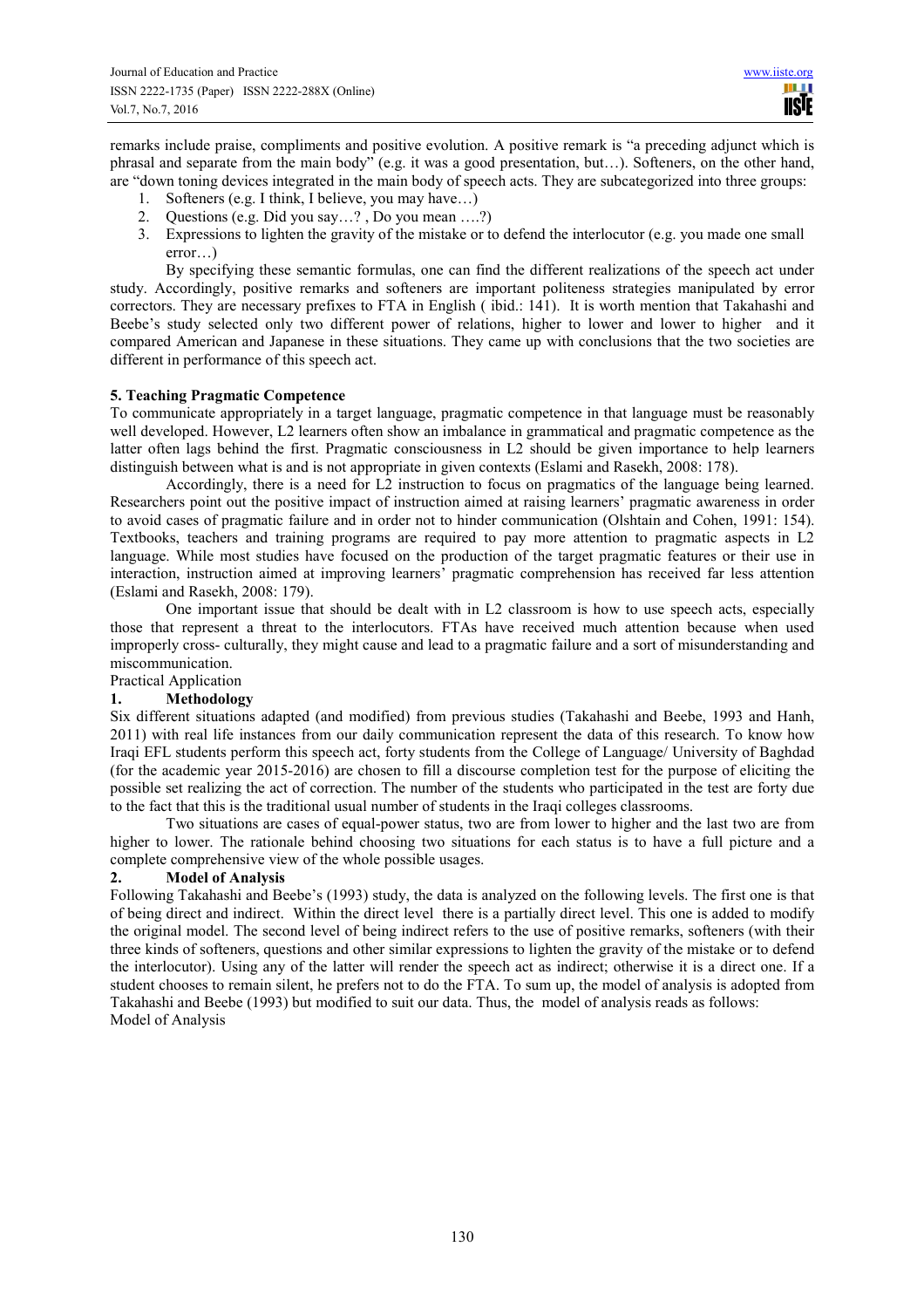

Figure (2) The Adapted Modified Model of Analysis

According to our data, the model of analysis is explained below:

The student may perform the act of correction directly or indirectly. If it is direct, a straightforward statement of correction is used (e.g. you are wrong, this is incorrect, you are mistaken, etc.). within this direct act, partially direct responses might be manipulated and this includes adding a special polite form to the direct act of correction to make it partially direct and reduce the possible threat to hearer's face (e.g. No, my dear, you are wrong, Sorry darling, this is incorrect, Excuse me this is wrong, etc.). This is the item of analysis that has been added to the model to fit the data. On the other hand, the speech act might be indirect. Positive remarks can be used. According to Takahashi and Beebe (1993), this includes praise, compliment and positive evaluation. Grammatically speaking, a positive remark is a "preceding adjunct which is phrasal and separate from the main body" ( e.g. it was a good presentation, but…). Softeners are down toners integrated in the main body of speech act. These in turn are categorized into three groups:

a. Softeners ( e.g. I believe, I think, you may have….)

b. Questions ( e.g. Did you say….?, Do you mean…?)

c. Other expressions to lighten the gravity of the mistake or to defend the interlocutor ( e.g. you made a small error; In fact, you are somehow incorrect).

Sometimes students opt to remain silent and in this case the choice is not to do the FTA strategy. This item has also been added within the modification in the model to account for such instances. One last point is that the unit of analysis used in this research is the sentence.

# **3. Data Analysis and Discussion**

# *Correction Situation 1 (Two equal status)*

## *You and your sister are discussing about the famous singer- Celine Dion- you sister, says that Celine Dion is American (In fact, she is Canadian).*

In this situation, we have an utterance occurring between two persons in the same status position (two sisters). All subjects opt to correct their interlocutors in this situation. Thus, there is no one case of remaining silent in the data. On the level of being direct, the following responses are seen as direct:<br>1 No. she is not American. She is Canadian.

- 1. No, she is not American. She is Canadian.<br>2. You are wrong She is not American.
- You are wrong. She is not American.
- 3. No, no, she is Canadian.
- 4. No, she is Canadian, not American.

However, some of these direct response include words like (baby, sis, sister, or my dear) to minimize the FTA exercised and thus they are classified as partially direct speech act. For instance:

- 1. I am sure she is Canadian, baby.
- 2. My dear, Celine is not American
- 3. Oh, no, sister, she is Canadian.

The direct responses comprise a percentage of 55% whereas the partially direct acts are 10%.

Being indirect, other responses include softeners as in the examples below:

- 1. But I think she is Canadian.
- 2. I guess she is Canadian.
- 3. I believe she is Canadian.

This comprises a percentage of 12.5 %. Using questions to be indirect is part of the data as in the following instances:

- 1. American? She is Canadian.
- 2. Are you serious?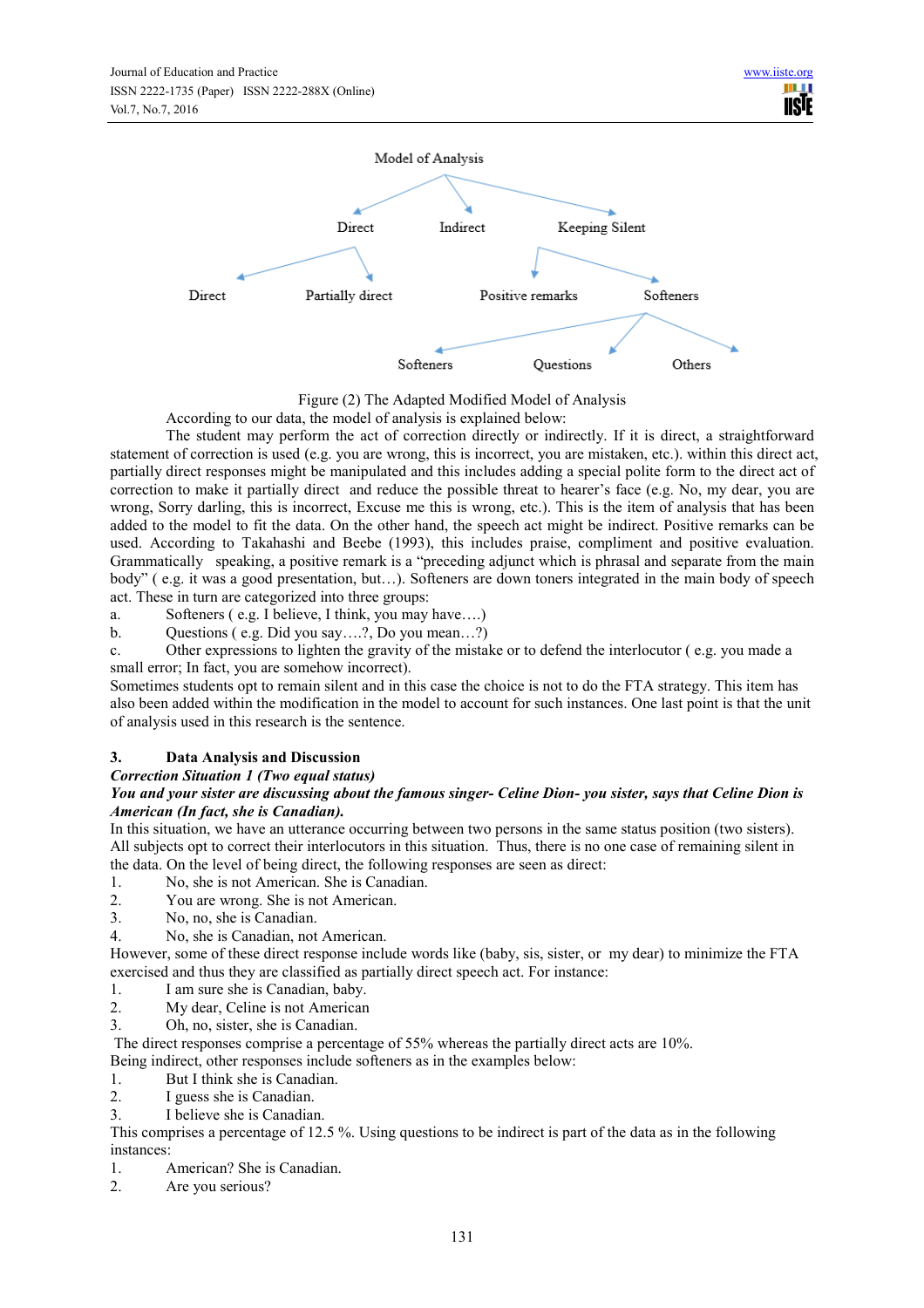3. Is she American?<br>4. Are you sure she

Are you sure she is American?

The percentage of the questions used in the data is 15%. The use of other expressions to lighten the gravity of the mistake are found in our data, for instance:

1. I know she is Canadian, but we will check the internet.<br>2. She is Canadian. Let's check the net.

- 2. She is Canadian. Let's check the net.
- 3. Are you sure? Let's check to get the right answer.

These answers comprise a percentage of 7.5 %. There is no one positive remark used in this case of correction. The chart below shows the complete percentages.



Figure (3) Situation Correction (1) Percentages

## *Correction Situation 2 (Two Equal Status)*

## *During the literature class, you teacher gives a topic for group discussion. One of your group mate equates a poem attributing it to the wrong poet.*

This is a situation where an equal status correctional role is required, but this time between two classroom mates. If a student in the classroom utters an incorrect sentence, he may receive a correction from anyone of his peers. The student is attributing a poem to the wrong poet. On the level of being direct, the following instances are obtained:

- 1. This poem was not written by X.
- 2. This poem is not for X.
- 3. This is not the correct/right poet.<br>4 You are wrong This poem belon
- 4. You are wrong. This poem belongs to  $X$ , not  $Y$ .<br>5 This is the wrong name of the poet
- This is the wrong name of the poet.
- 6. No, you are wrong.
- 7. No, no, this is the wrong name.
- 8. Correct your mistake.
- 9. Wait a minute. This is the wrong poet.

It is worth mentioning that some of these direct responses are followed or preceded by words like: baby, sorry, excuse me, please or calling the student by his own name as a marker of politeness and to soften the directness of these answers and to claim rapport. This constitutes the partially direct acts. The percentage of the direct ones is 42.5% while the partially direct ones has the percentage of 30%.

Some students, however, use indirect acts by exploiting some softeners like those mentioned in the below examples:

- 1. I think you are talking about another poet.
- 2. I think this poem is for another poet. It belongs to X.
- 3. I believe this is not the right name.

The use of questions as an indirect speech act are found in the data. The following examples show how: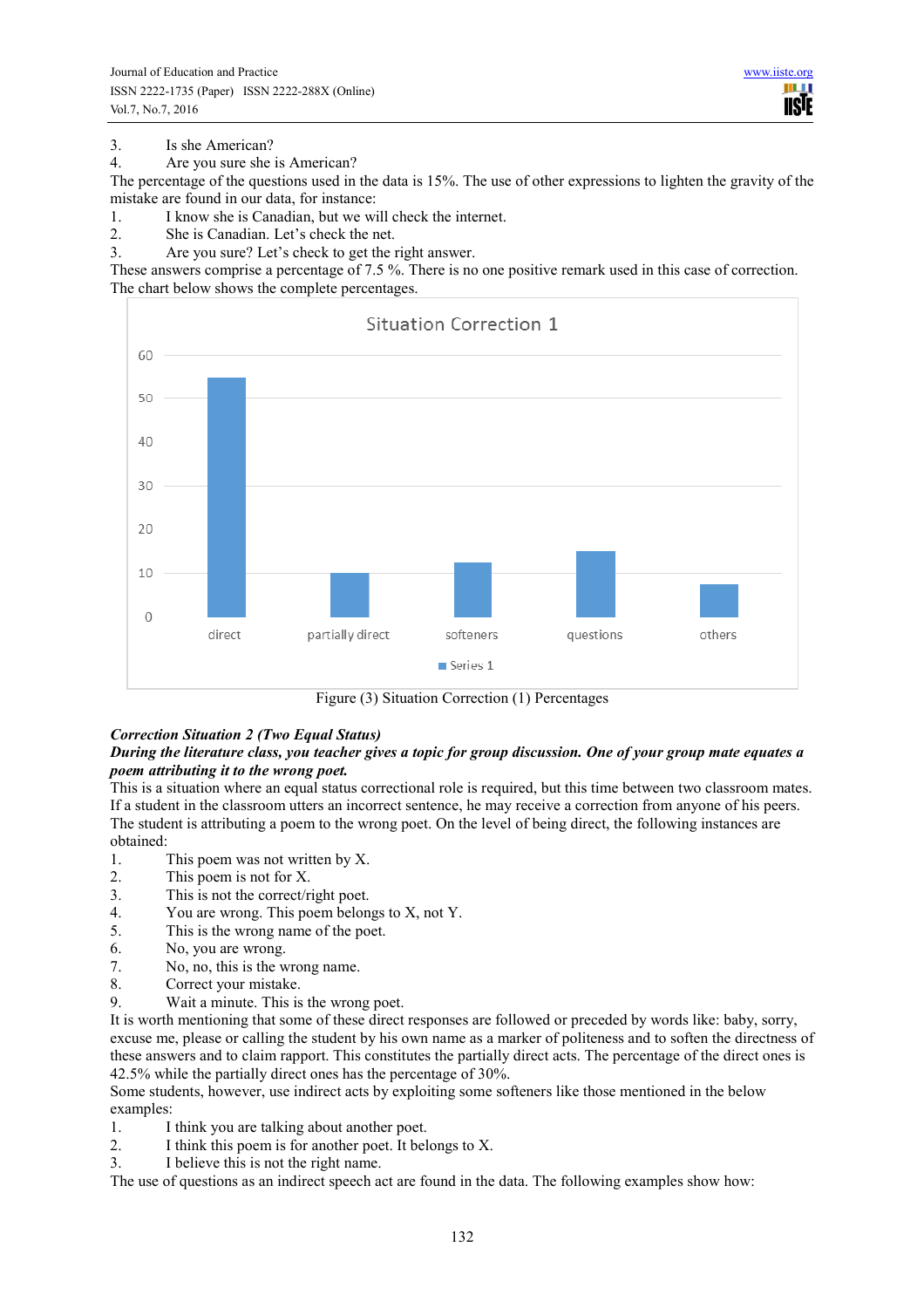- 1. Are you sure about that?<br>2. Don't you think he is  $X_1$
- Don't you think he is X not Y?
- 3. You mean X?
- 4. Can I add something? The name of the poet is X.

Nevertheless, one student only opts to correct the colleague by using other expressions ( In fact, this is another poet) one student chooses to remain silent. No use for other positive remarks are available in this data. The percentages of the using softeners, questions, other expressions and being silent is 12.5%, 10%. 2.5 % and 2.5% respectively. The following chart shows the overall responses.

- 1. I think you are talking about another poet.
- 2. I think this poem is for another poet. It belongs to X.
- 3. I believe this is not the right name.

The use of questions as an indirect speech act are found in the data. The following examples show how:

- 1. Are you sure about that?
- 2. Don't you think he is X not Y?
- 3. You mean X?
- 4. Can I add something? The name of the poet is X.

Nevertheless, one student only opts to correct the colleague by using other expressions ( In fact, this is another poet) one student chooses to remain silent. No use for other positive remarks are available in this data. The percentages of the using softeners, questions, other expressions and being silent is 12.5%, 10%. 2.5 % and 2.5% respectively. The following chart shows the overall responses.





Let us at this point discuss the first two situations characterized by being of two equal status. Direct speech act of correction is used in both cases. In the first the percentage is 55% while in the second it is 42.5%. This can be explained in terms of the fact that the relationship between the two interlocutors is informal and they are somehow of the same age. They are sisters in the first case and classmates in the second. Being colleagues in the second situation led to the fact that the partially direct acts are higher (10% in the first and 30% in the second). All other indirect speech acts performed are somehow the same in the two situations. The case of keeping silence in the second situation can be ascribed to the context of performing this act (i.e. the classroom setting among other colleagues).

## *Situation Correction 3 (From Lower to Upper Status)*

#### *Your head of department gives you a file that should be delivered to the Dean's Office. He says you should deliver it to the Inbox Section.*

This is a case where a clerk is given a file to deliver. The head of the department says it should be delivered to the Inbox Section while it is for the Dean's Office.

The direct responses to this situation are only three and they are as follows:

1. No, it should be delivered to the Dean's Office.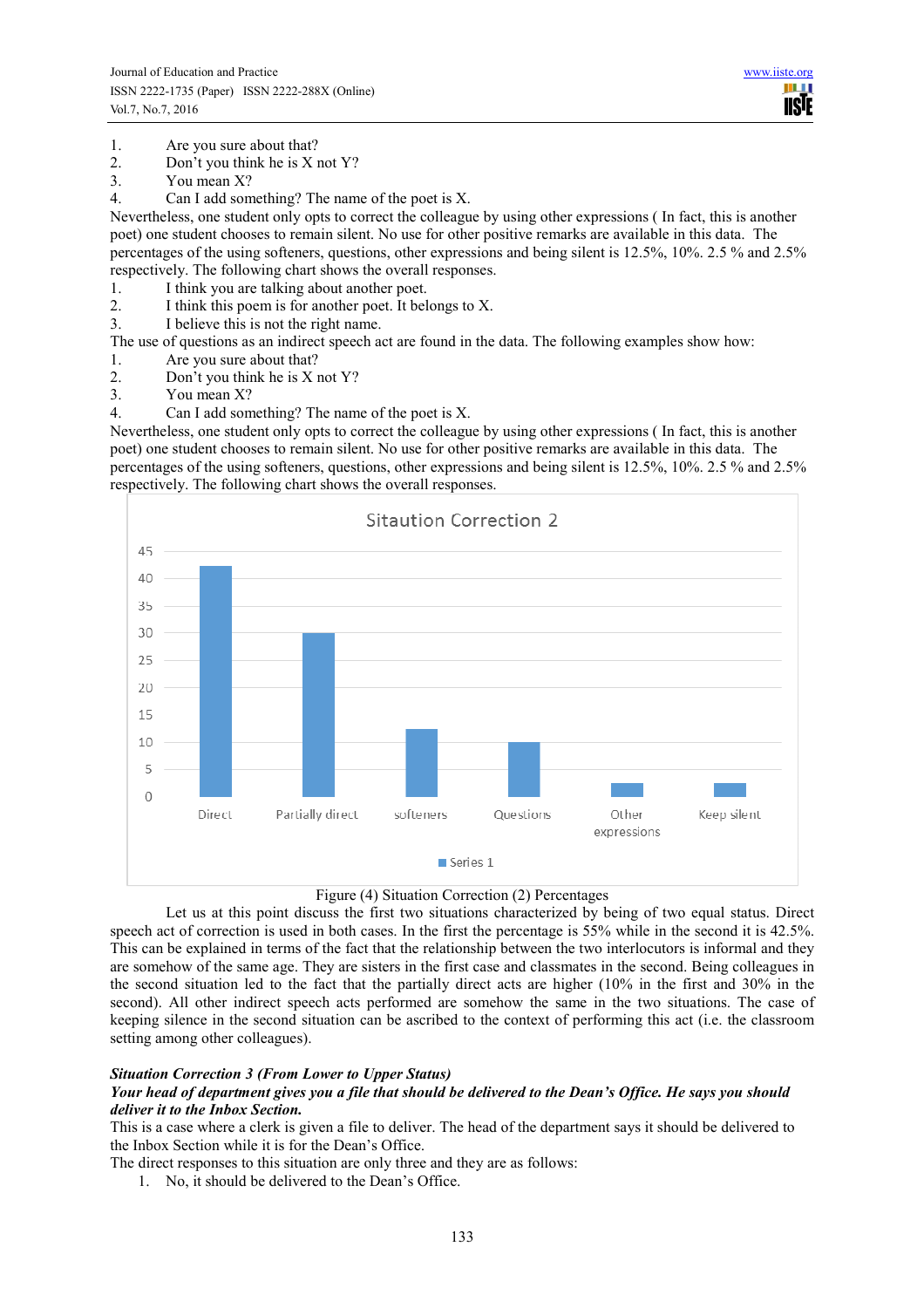- 2. This file should be delivered to the Dean's Office.
- 3. You should deliver it to the Dean's Office not the Inbox Section.

The percentage of this act is 7.5%. As being partially direct with the head of the department, the clerk's responses include polite forms such as the following:

- 1. Pardon me, Doctor, I think it should be delivered to the Dean's Office.
- 2. But it should be delivered to the Dean's Office, Sir.
- 3. Sir, that file should go to the Dean's Office.
- 4. Excuse me, but it should not be delivered to the Inbox Section.
- 5. You mean the Dean's Office.
- 6. Sorry sir, it is not for the Inbox Section, but for the Dean's.

The percentage of these acts is 25%. Questions are included in the data as indirect responses uttered by the corrector and they comprises the highest of usages:

- 1. You mean to the Dean's Office?
- 2. Don't you think it should be delivered to the Dean's Office?
- 3. How about delivering it to the Dean's Office?
- 4. Sorry, did you mean the Dean's Office?
- 5. Shall I give it to the Dean's Office?
- 6. Are you sure you want this file delivered to the Inbox Section?
- 7. Should it be delivered to the Dean's Office or Inbox Section?

The percentage of questions in this third case of correction is 30% while softeners comprise 20% as in:

1. I think this is for the Dean's Office.

2. As I believe, it is for the Dean's Office.

The last case includes the use of other expressions as an indirect way of correcting the head of the department's erroneous sentence. Examples are:

- 1. But it is written here "to the Dean's Office".
- 2. I will deliver it to the Dean's Office.
- 3. I know I should deliver it to the Dean's Office as I did with another file yesterday.
- 4. It has been written here "to be sent to the Dean's Office".

The percentage of other expressions strategy is 17.5 %. No response chooses to remain silent. This is the chart representing this case of correction.



Figure (5) Situation Correction (3) Percentages

## *Situation 4 (From Lower to Higher)*

#### *You are a student in a linguistics class. During the lecture the teacher mentions Chomsky saying he died two years ago. (In fact, he is still alive).*

In this situation, the student is to correct his teacher inside the classroom. Usually, the teacher holds the role of correcting students' errors inside classroom. It is very rare that a teacher makes an error, unless he is absent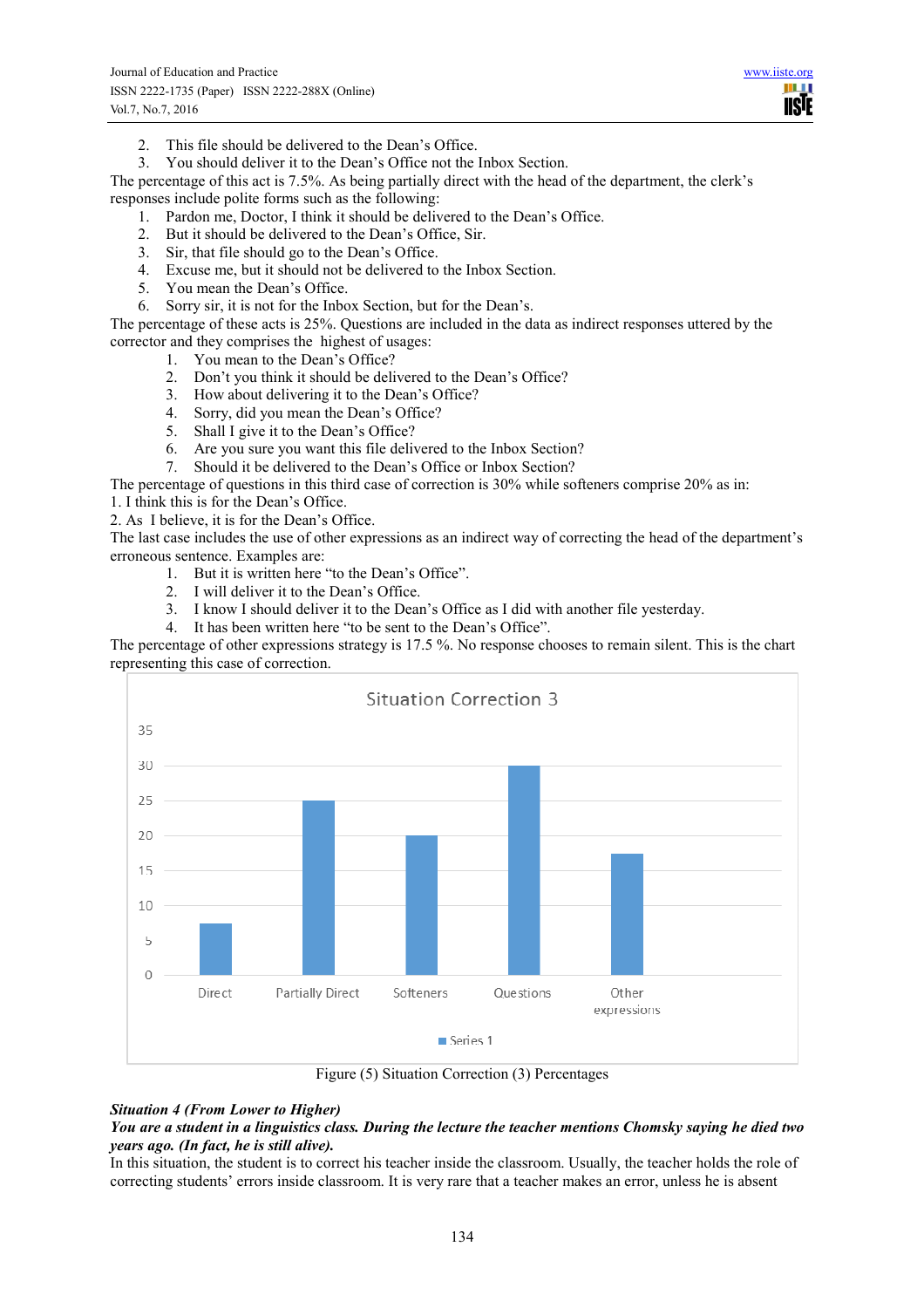**TISIE** 

minded, tired, confused or so.

On the level of directness, students produced the following sentences:

- 1. He is still alive.
- 2. No, no, he is alive.<br>3 No. Chomsky is no
- No. Chomsky is not dead. He is alive.
- 4. He is not dead.

Most of the responses are partially direct because some expressions are used to minimize the gravity of directness with the teacher. Such expressions include: (sir, my teacher, excuse me, I am sorry). For example:

- 1. Pardon me Sir, but he is still alive.
- 2. Sorry Mr. X, but he is not dead.
- 3. Excuse me Doctor, but he is alive

Thus, they yield partially direct acts which has a percentage of 45% whereas the former's percentage is 10%. The use of softeners is available in the data as follows:

- 1. Sorry sir, but I think he is alive.
- 2. Sorry, but I do believe he is still alive.<br>3 I don't think so.
- I don't think so.
- 4. I think he is still alive.
- 5. I guess he is still not dead.

Using questions include instances like:

- 1. Sorry Sir, is he dead?
- 2. Really? Chomsky died? How was that?
- 3. Chomsky died? When?<br>4 Excuse me Sir a politic
- 4. Excuse me Sir, a politician now?<br>5. Sorry my teacher, is he dead?
- Sorry my teacher, is he dead?
- 6. Excuse me, are you sure about Chomsky's death?
- 7. Excuse me, but I know he is still alive?
- 8. He died?

Other expressions are also present as in the following sentences:

- 1. With your permission, Sir, Chomsky is still alive and you have just mentioned he died.
- 2. Excuse me, I heard that he is alive.
- 3. Sorry, in fact he is still alive.
- 4. But as I know he is still alive.

One student opts silence. He , however, suggests that he would go to the teacher after the lecture to his own room to discuss it with him and tell him that Chomsky is alive. The final percentages of softeners, questions, other expressions and opting silence is 15%, 17.5%, 10% and 2.5% respectively. The chart below presents that.



Figure (6) Situation Correction (4) Percentages

The two situations of being from lower to higher is discussed now. The directness is different here. It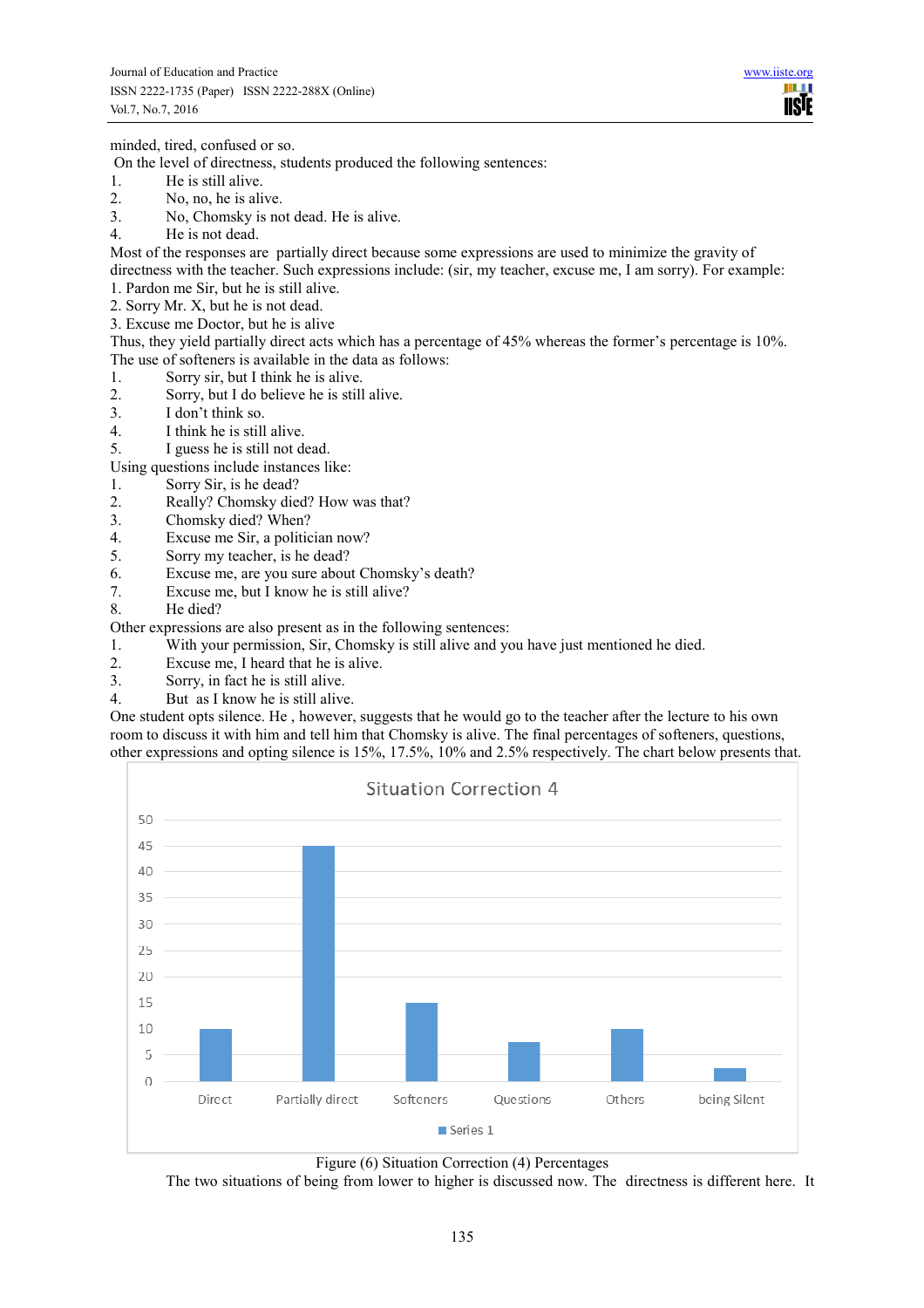is low in both cases. In the first case, its percentage is 7.5% while in the second, it is 10%. These are adjacent percentages. What characterizes the situation of the head of the department ( situation 3) is that questions has the higher percentage (30%). The lower rank clerk opts to do the act by a question to correct the manager's erroneous utterance. This results from the kind of the relationship between the two. It is a formal one. In the next case ( situation 4 ), however, the partially direct questions receives the higher percentage ( 45%). The student in class wants to be sure that he gets the correct information. When the teacher was explaining the lesson on Chomsky saying he died while he is not, students are curious to know the right case and they used the partially direct way of giving this speech act. As being sure of the piece of the information they have about Chomsky's life, they used this strategy not the questioning, for instance, to hint to the teacher that he is saying something wrong. Using questions may be part of the conventions of classroom interaction. The case is not so here.

# *Situation Correction 5 (From Higher to Lower)*

## *You are a professor in a history course. During class discussion, one of your students gives an account of a famous historical event with the wrong date***.**

This situation represents the normal justified case of correcting others. One main important role of teachers in the classroom is to correct the mistakes of the students. However, it is elicited here from the students' point of view. It can express how they want to be corrected by their teachers.

Being direct, the students' responses are given in the following sentences:

- 1. The correct date is  $X$  not  $Y$ .<br>2. Oh. no. it/that/this is wrong.
- 2. Oh, no, it/that/this is wrong.
- 3. No, it is not the date you mentioned.
- 4. No, you are wrong.<br>5 The date you gave
- The date you gave is wrong.
- 6. No, try to be sure of your information.

However, partially direct cases are present aided with words like: sorry, excuse me, etc. The percentages of direct and partially direct acts are 42.5% and 7.5%.

Students prefer the use of softeners as in this sentence:

1. Sorry, but you must be sure from the date, I think.

Using questions are shown in the following samples:

- 1. Are you sure? If you don't know the date, you should search it.
- 2. Where did you get the date from?
- 3. Why don't you check the date?

Other expressions are used as follows:

- 1. Actually, the date is wrong. So, I should correct it for you.
- 2. Sorry son, but the date is wrong. You have to check it again.
- 3. In fact, this is not the right/ correct date.
- 4. I've read the book and the date you mentioned is wrong. Check it.
- 5. Please check the date again

The case of positive remark is available in this situation. For example:

- 1. Good explanation, but try to make sure of the date.
- 2. What you said is correct except the date.

The percentages of using softeners, questions, other expressions and remaining silent are: 2.5%, 10%, 7.5% 2.5 % respectively. They are represented in the chart below.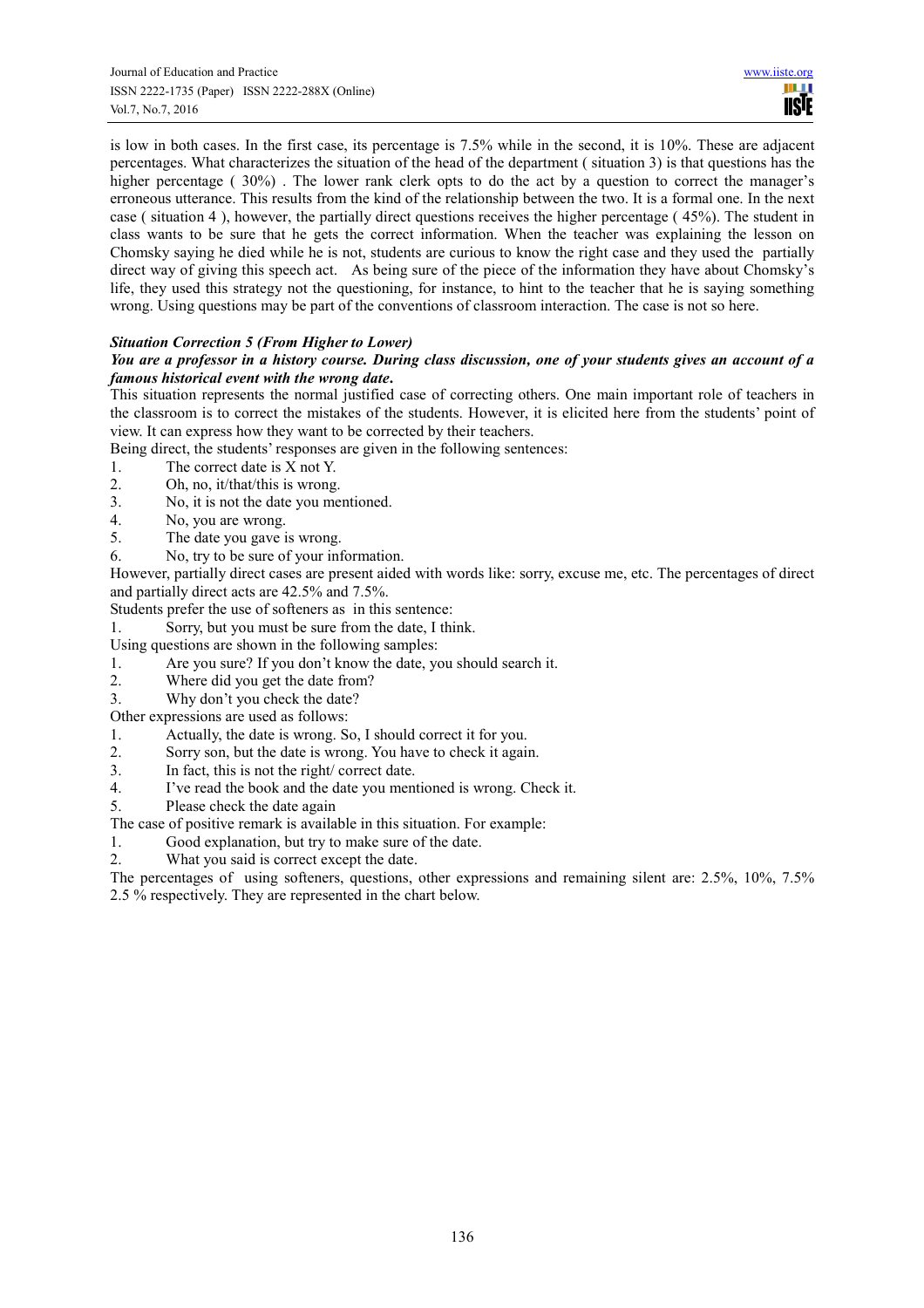

Figure (7) Situation Correction (5) Percentages

# *Situation Correction 6 (Higher to Lower)*

# *Your neighbour's little son talks to you, but he calls you by your brother's name.*

The little son of your neighbour calls an elder man by his brother's name. How would a man correct a younger person? Directness is exemplified in the following:

- 1. This is my brother's name. I am X.<br>2. Y is my brother. I am X.
- Y is my brother. I am X.
- 3. My name is X, not Y. Y is my brother.
- 4. No, my name is X. try to remember that.
- 5  $\log N_0 \log X$
- 6. I'm X not Y.

The use of partially direct acts is shown as in these examples:

- 1. Yes, but I am not X, son
- 2. Sorry, but my name is X
- 3. Pleas, my name is X
- 4. Sorry, but this is my brother's name
- 5. Pleas, I'm X
- 6. Pleas, it is not my name. It's my brother's name.

Accordingly, the percentages of the direct and partially direct responses are 40% and 32.5%. The data includes one example of the use of softeners (I think you do not know my name), one use of questions (Do you know my name?) and one use of other expressions ( let me tell you that this is my brother's name). These percentages are: 2.5% Eight students opt silence as it seems that this is not important to them to correct and it does not affect them that much. This comprises a percentage of 20%.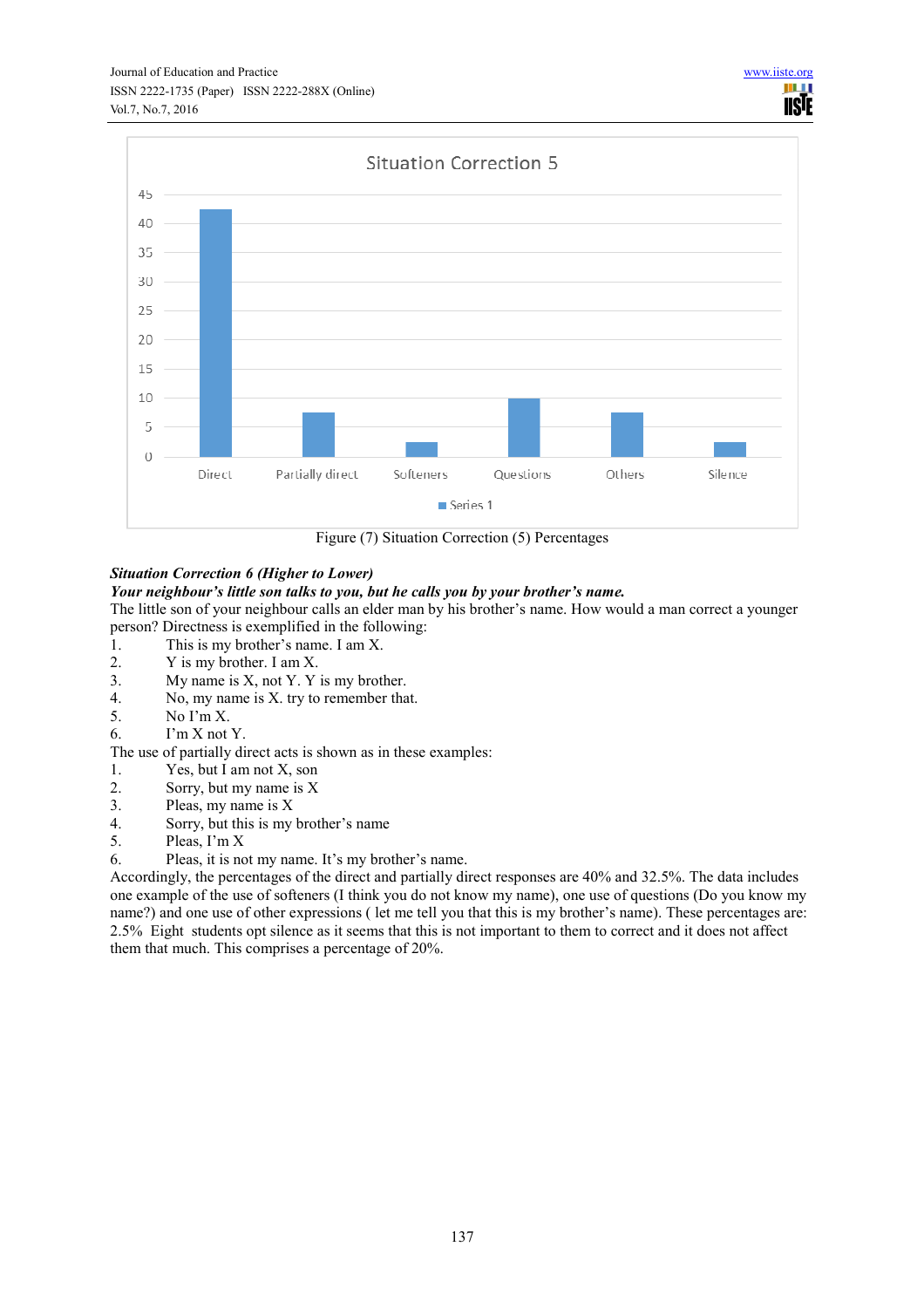

#### Figure (8) Situation Correction (6) Percentages

Discussing the last two situations of the higher to lower rank reveals clear direct use of this speech act. In the case of the teacher correcting students in class, data shows 42.5% acts are direct. All other items of analyzed are low compared with it. The situation of the neighbor shows that directness is preferable in higher to lower status (40% are direct acts). Interestingly, 20% of the responses opt to keep silence as calling name is of no importance to those subjects.

#### **4. Conclusions and Implications**

From the data analysed, the following conclusions can be drawn:

1. The model developed by Takahashi and Beebe to study the speech act of correction in the American and Japanese societies can fit our data, yet with some modifications. This sheds light on the universality of this speech act and its similar representations in different cultures.

2. In terms of strategy used, Iraqi students prefer being direct in the use of the speech act studied. This might reveal part of their personal characteristics. They are aware as well that direct corrections are generally acceptable in their culture, otherwise they would not have performed any such act whether directly or indirectly.

3. Students are able to manipulate some polite forms and softeners to lessen the threat of the speech act. This means that they are aware of the inherent FTA of speech act in their daily interaction.

4. Students are aware of the rank-power notion in their interactions. This is shown by the fact that directness has different percentages in accordance with power- rank issue.

5. Positive remarks which can serve as introductory compliments or praise are not part of learners' cultural usage and awareness, although they minimize the FTA and keep communication smoother.

6. Students prefer to correct their conversational partners and only few instances of the whole data opt keeping quiet and silent. This means that they have the spirit of accomplishing the act and they are not shy to remain silent.

#### **References**

- Austin, J. L. (1962) *How to Do Things with Words*. Oxford: Oxford University Press.

- Blum-Kulka, S. (1987) "Indirectness and Politeness in Requests: Same or Different". *Journal of Pragmatics* 11. Pp. (131-146) North-Holland: Elsevier Science Publishers

- Brown, P. and S.C. Levinson (1987) *Politeness: Some Universals in Language Usage*. Cambridge: Cambridge University Press.

- Crystal, D. (2003) *A Dictionary of Linguistics and Phonetics* 5th ed. MA: Blackwell Publishing

- Eelen, G. (2001) *A Critique of Politeness Theories*. Manchester: St. Jerome Publishing

- Ellis, R. Basturkmen, H. and Loewen, S. (2001) "Preemptive Focus on Form in the ESL Classroom". TESOL. Quarterly, 35(3), pp. 407-432.

- Eslami, Z. R. and Rasekh, A. I. (2008) "Enhancing the Pragmatic Competence of Non-native English-speaking Teacher Candidates (NNESTCs) in an EFL Context". *In Investigating Pragmatics in Foreign Language*